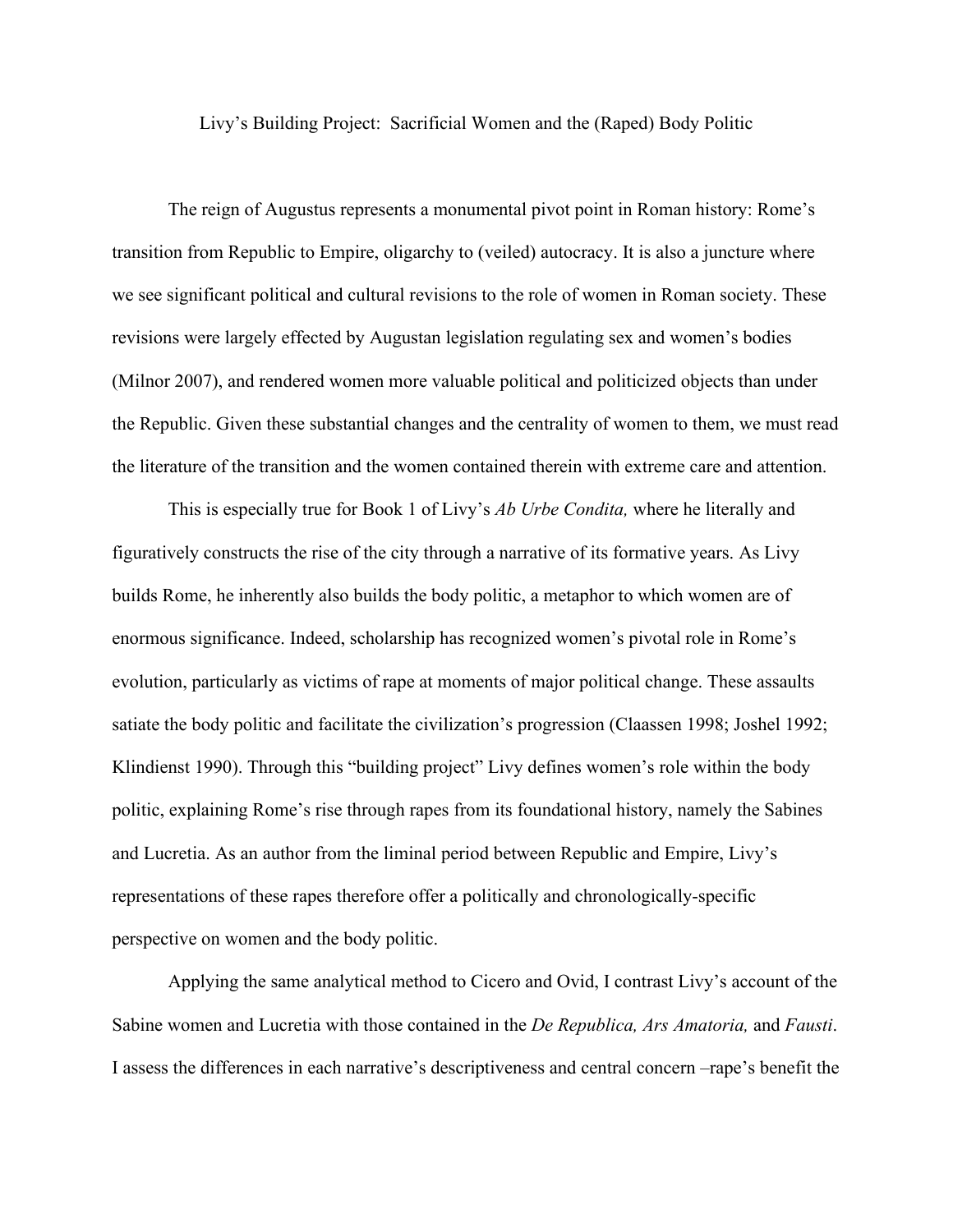state, the violence of the rape, or both. I argue that each authors' representation of the rapes reflects their contemporary political landscape, and conclude that there is a clear escalation of violence across them which grows increasingly more detailed and less concerned with the state as Rome approaches autocracy.

Cicero's portrayals of the rapes are short, impersonal in tone, and unconcerned with the women involved, focusing solely on rape as a useful contribution to the state's health. This is a firmly Republican perspective inundated with contemporary fears of the state's decline and the "diseased" body politic (Levick 1982). In contrast, Ovid's reports of the same events are highly emotional, graphically violent, and indifferent to rape's benefit to the body politic. I read this as reactionary towards the Augustan moral reform laws, a viewpoint from within Rome's established autocracy; it is no coincidence that violence escalates in literary rape motifs immediately after sole rule and regulations on sex and reproduction are imposed. Livy, I argue, falls between these two authors in chronology and perspective, and includes both Ciceronian/Republican and Ovidian/Augustan elements within his version of the rapes. The mix of these elements is indicative of Rome's liminal position between Republic and Empire, inviting a wealth of interpretive possibilities about the reconstruction of the (raped) body politic in that moment.

It might seem an odd choice to compare these texts together. They are poetic and prosaic works of different genres, part of larger works which have vastly different aims and purposes. But these considerations are less pertinent to my analysis than the illustrations of the rapes themselves; here I investigate how representations of women and the body politic motif shift over time within depictions of the same foundational rapes by authors who symbolize different, significant political moments in Rome's history. The texts' chronological diversity is thus an